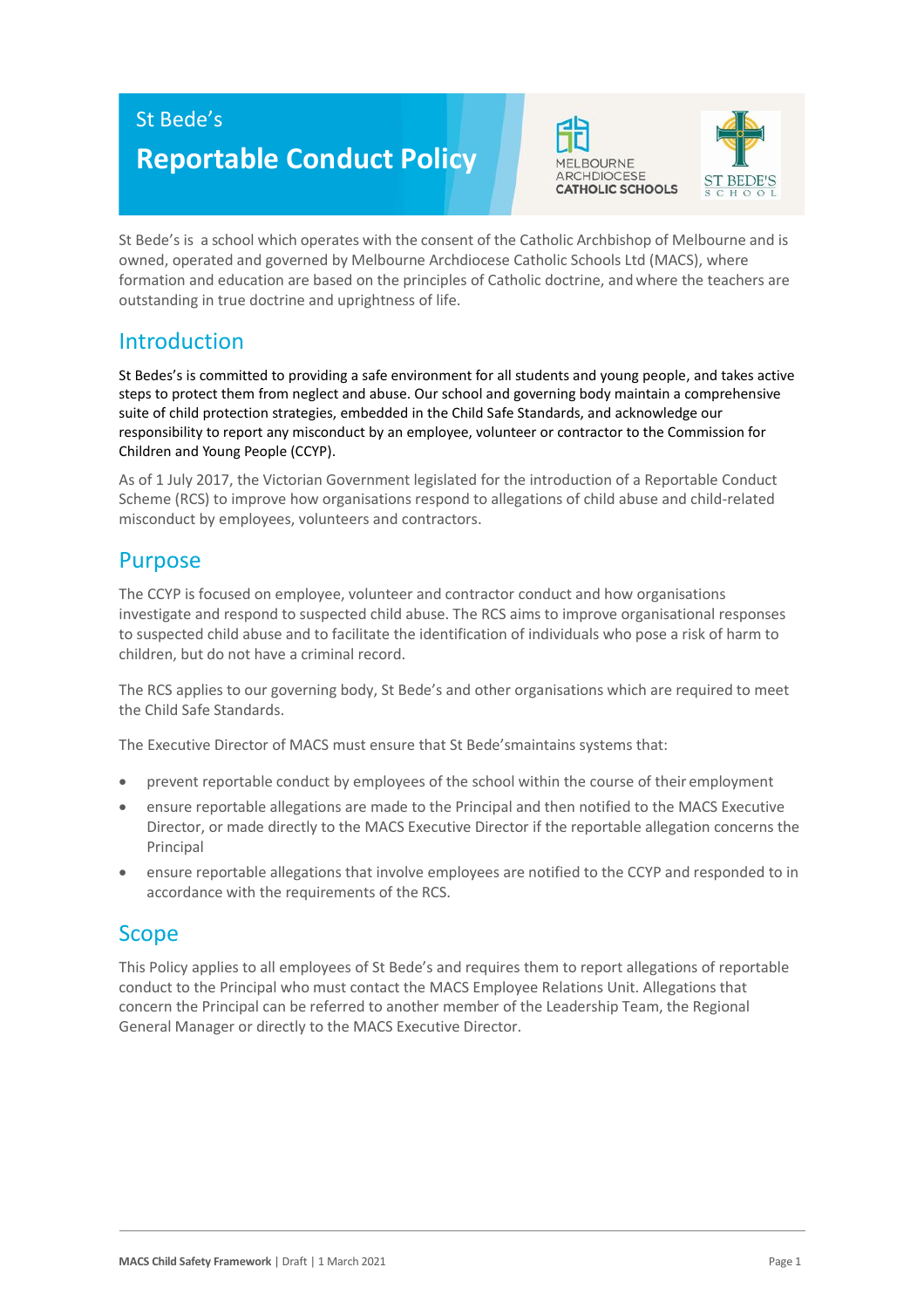## Reportable conduct of St Bede's staff, volunteers and others

## **Who is an employee?**

For the purposes of the *Child Wellbeing and Safety Act 2005* (Vic.), 'employee' is defined as a person aged 18 years or over who is either:

- employed by the school whether or not that person is employed in connection with any work or activities of the school that relate to children
- engaged by the school to provide services, including as a volunteer, contractor, office holder or officer, whether or not the person provides services to children.

### **Key definitions**

**Child:** Any person who is under the age of 18 years.

**Mandatory reporting** is a term used to describe the legislative requirement imposed on selected classes of people to report suspected cases of child abuse and neglect to government authorities. Where a mandated reporter 'forms a belief on reasonable grounds' that a student or young person is in need of protection from physical injury or sexual abuse, they are to report their concerns to the Department of Health and Human Services (DHHS) Child Protection.

**Reportable allegation** means any information that leads a person to form a reasonable belief that an employee has committed either:

- reportable conduct
- misconduct that may involve reportable conduct

whether or not the conduct or misconduct is alleged to have occurred within the course of the person's employment.

#### **Reportable conduct** means:

- a sexual offence committed against, with or in the presence of a child, whether or not a criminal proceeding in relation to the offence has been commenced or concluded
- sexual misconduct committed against, with or in the presence of a child
- physical violence committed against, with or in the presence of a child
- any behaviour that causes significant emotional or psychological harm to a child
- significant neglect of a child.

**School environment:** Any physical or virtual place made available or authorised by the school for use by a child during or outside school hours, including:

- a campus of the school
- online school environments, including email and intranet systems
- other locations provided by the school for a child's use including school camps, sporting events, excursions, competitions, or school community and other events.

**School staff** means an individual working in the school environment who is:

- directly engaged or employed by the school governing authority
- a volunteer or a contracted service provider (whether or not a body corporate or any other person is an intermediary)
- a minister of religion.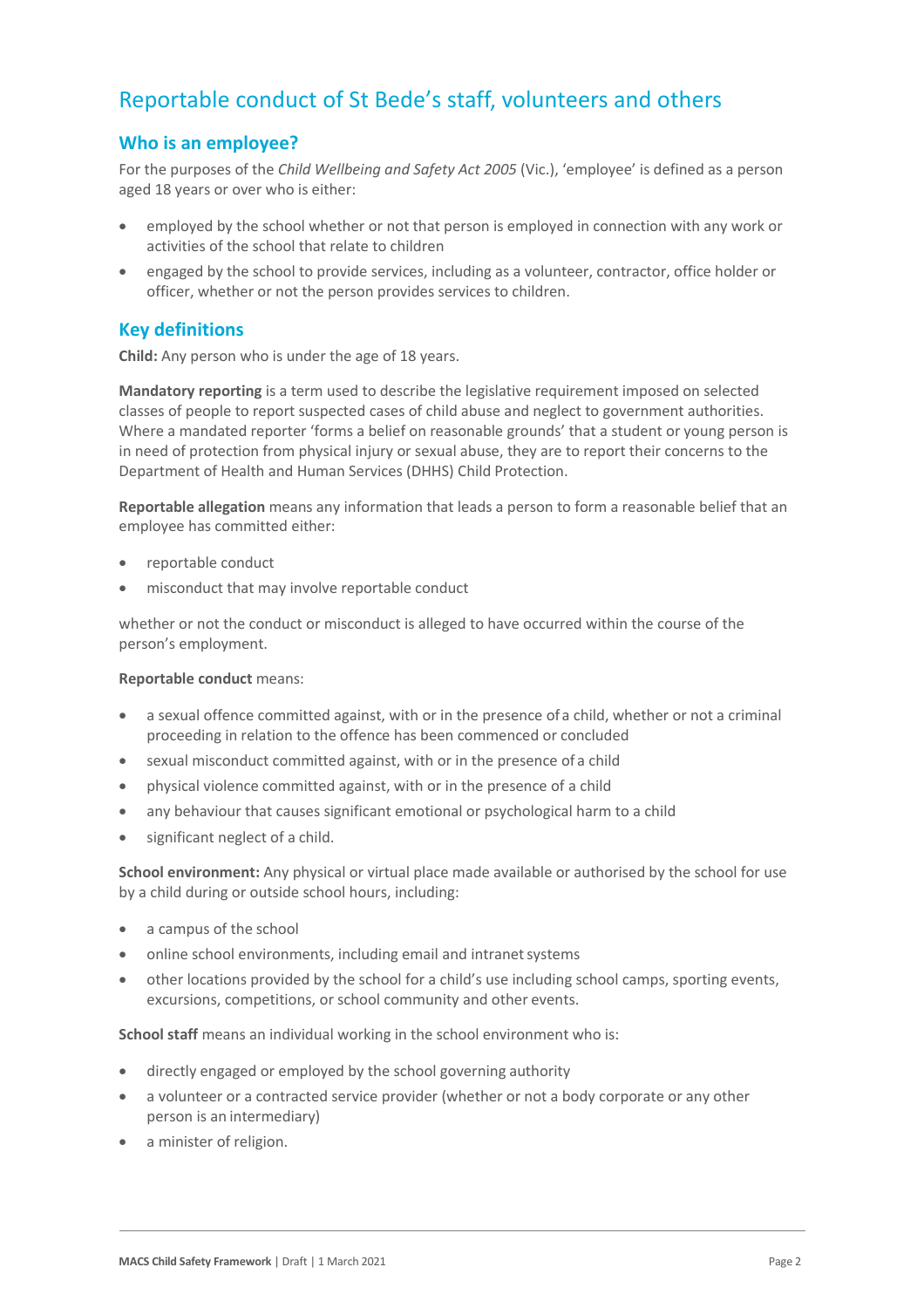## Implementation

The school will ensure the reporting of any reportable allegation made against an employee to the MACS Employee Relations Unit.

A 'reportable allegation' is made where a person makes an allegation, based on a reasonable belief, that an employee, volunteer or contractor has committed conduct that *may* involve reportable conduct. This includes where a reportable allegation is made against the school Principal.

*Note: A 'reasonable belief' is more than suspicion. There must be some objective basis for the belief. However, it is not the same as having proof and does not require certainty.*

*For example, a person is likely to have a reasonable belief if they:*

- *observed the conduct themselves*
- *heard directly from a child that the conduct occurred*
- *received information from another credible source (including another person who witnessed the reportable conduct or misconduct).*

*St Bede's* Principal, a member of the Leadership Team, the Regional General Manager or the MACS Executive Director does not need to agree with or share the belief that the alleged conduct has occurred. The RCS is an allegations-based scheme. This means that the threshold for notifying the CCYP is low. All allegations must be referred to the Employee Relations Unit for advice.

The MACS Employee Relations Unit (or a delegate of the MACS Executive Director) on behalf of the Executive Director in consultation with the school Principal or, where there is an allegation against a Principal, member of the Leadership Team or Regional General Manager will then:

- submit a notification to the CCYP within three days of the MACS Executive Director becoming aware of the reportable allegation
- meet the milestones and reporting requirements to the CCYP under the RCS.

#### **Reportable conduct includes:**

| <b>Sexual</b>                                                                                                                                                                                                                | <b>Sexual</b>                                                                                                                                                                                           | <b>Physical</b>                                                                                                                                                                                     | <b>Psychological or</b>                                                                                                                                                                                          | <b>Significant</b>                                                                                                                                                           |
|------------------------------------------------------------------------------------------------------------------------------------------------------------------------------------------------------------------------------|---------------------------------------------------------------------------------------------------------------------------------------------------------------------------------------------------------|-----------------------------------------------------------------------------------------------------------------------------------------------------------------------------------------------------|------------------------------------------------------------------------------------------------------------------------------------------------------------------------------------------------------------------|------------------------------------------------------------------------------------------------------------------------------------------------------------------------------|
| <b>Abuse</b>                                                                                                                                                                                                                 | <b>Misconduct</b>                                                                                                                                                                                       | <b>Abuse</b>                                                                                                                                                                                        | <b>Emotional Harm</b>                                                                                                                                                                                            | <b>Neglect</b>                                                                                                                                                               |
| • Rape or sexual<br>assault<br>• Sexual activity<br>with or in the<br>presence of a<br>child<br>• Grooming or<br>encouraging a<br>child to engage in<br>sexual activity<br>• Offences relating<br>to child abuse<br>material | • Behaviour, physical<br>contact, speech<br>or other<br>communication of<br>a sexual nature<br>• Physical contact<br>without valid<br>reason<br>• Crossing<br>professional<br>boundaries<br>• Voyeurism | Hitting, kicking,<br>$\bullet$<br>punching<br>Pushing, shoving,<br>$\bullet$<br>grabbing,<br>throwing, shaking<br>• Use of an object<br>Inappropriate<br>$\bullet$<br>restraint,<br>excessive force | • Exposure to<br>violence or threats<br>of violence<br>• Anti-social<br>behavior<br>• Self-destructive<br>behavior<br>• Persistent hostility<br>or rejection<br>• Humiliation or<br>belittling<br>• Scapegoating | Deprived from the<br>following:<br>• clothing or food<br>medical attention<br>$\bullet$<br>or care<br>• shelter<br>supervision<br>$\bullet$<br>Access to drugs or<br>alcohol |

Any reportable allegation listed above will be immediately reported by the school Principal. An allegation against a school Principal should be referred to another member of the Leadership Team, the Regional General Manager or directly to the MACS Executive Director.

It is important to note that existing mandatory reporting obligations have not changed. The school will report any allegation of abuse to the DHHS Child Protection.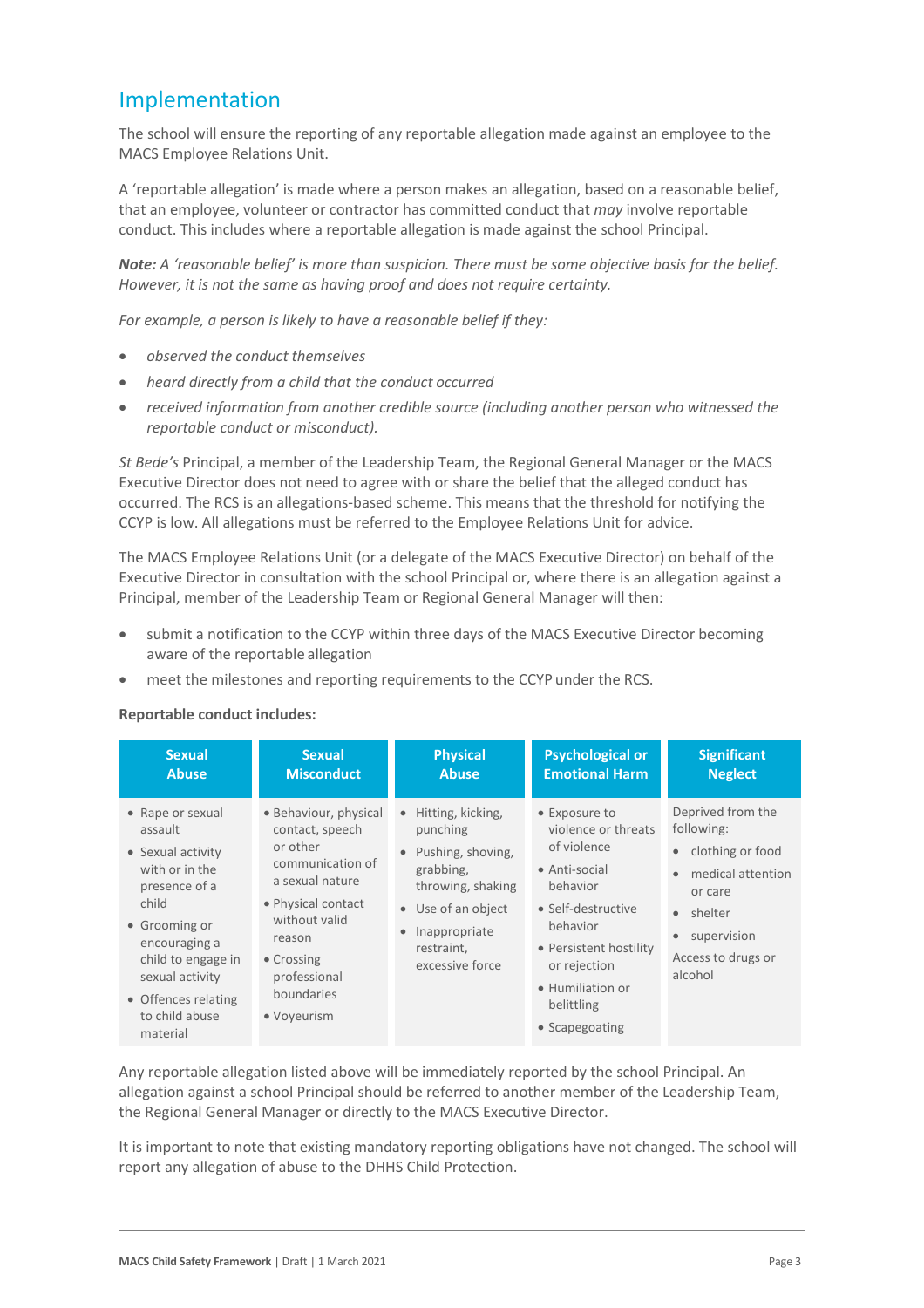If the alleged conduct is potentially criminal in nature, Victoria Police must also be notified as a first priority and any investigation by Victoria Police will take precedence.

Where the allegation falls under the mandatory reporting domain, the reporting to CCYP is in addition to reporting to Victoria Police and the DHHS.

### **Reportable conduct, mandatory reporting and reporting to the VIT**

Reportable conduct allegations as listed above are referred to the CCYP.

Any alleged conduct that is regarded to be of a criminal nature is to be dealt with as mandatory reporting and referred to Victoria Police and the DHHS as per the school's Child Protection – Reporting Obligations Policy.

If an employee against whom an allegation of reportable conduct is made is a registered teacher and the misconduct involves a charge, conviction or finding of guilt of a sexual offence, the school must notify the Victorian Institute of Teaching (VIT) immediately under conduct that is reportable to the VIT.

### **Responsibilities of the Principal**

*Note: Principals must comply with the PROTECT reporting obligations, which are in addition to the reporting requirements to the CCYP under the RCS.*

The MACS Executive Director is ultimately responsible for notification of any reportable allegation to the CCYP and for ensuring that a reportable allegation is investigated.

However, it is the responsibility of the school Principal (or for allegations against a Principal, the relevant leader) to ensure that all reportable allegations are referred to the MACS Employee Relations Unit as soon as they become aware of them, and to follow the advice and guidance of the MACS Employee Relations Unit (as authorised by the MACS Executive Director) to respond appropriately. This will usually include conducting an investigation or facilitating the conduct of an investigation.

*Note: St Bede's staff members are not required to make a report directly to the CCYP; this is the responsibility of the MACS Employee Relations Unit (or other person authorised by the MACS Executive Director) on behalf of the MACS Executive Director. However, any person with a concern (including a staff member who wishes to remain anonymous, students, parents and/or other members of the community) may notify the CCYP directly of a reportable allegation via a community notification on the website.*

*In the event of a reportable allegation against the school Principal, this must be reported to another member of the Leadership Team, the Regional General Manager or directly to the MACS Executive Director.*

*School Principals (and other leaders as appropriate) must also facilitate any requests for information or documentation from MACS, Victoria Police or a regulator in the course of an investigation to ensure compliance with the RCS and the law.*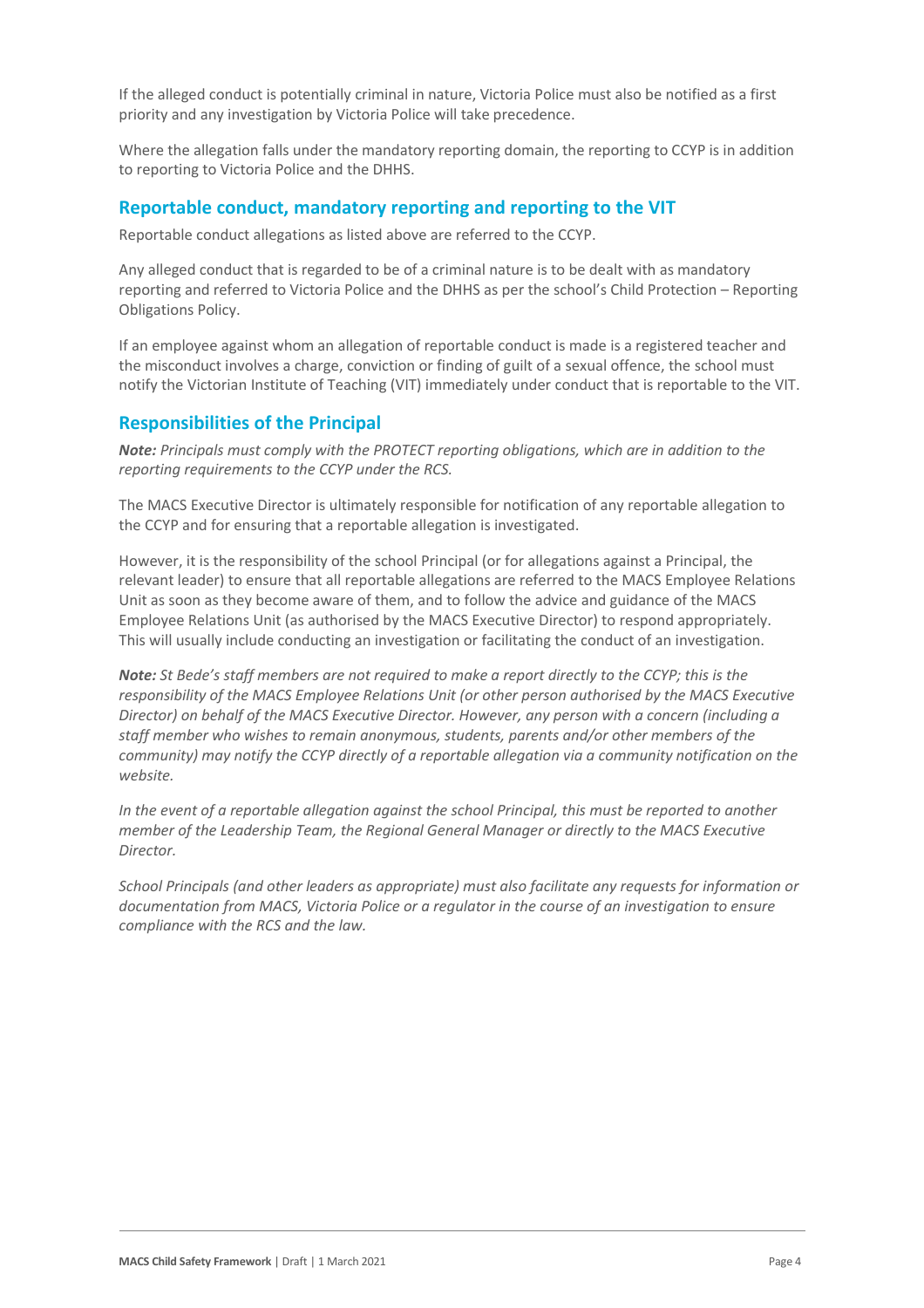### **Reporting to the CCYP**

Upon becoming aware of a reportable allegation against an employee, the Principal, member of the Leadership Team or Regional General Manger must contact the MACS Employee Relations Unit as soon as practicable in order to ensure that the following milestones and reporting requirements to the CCYP are met:

| <b>Within three</b>                                                                                                                                                                               | <b>Within 30</b>                                                                                                                                                                                                                                                                                                 | <b>Advice on</b>                                                                           | <b>Outcomes of</b>                                                                                                                                                    | <b>Additional</b>                                                                               |
|---------------------------------------------------------------------------------------------------------------------------------------------------------------------------------------------------|------------------------------------------------------------------------------------------------------------------------------------------------------------------------------------------------------------------------------------------------------------------------------------------------------------------|--------------------------------------------------------------------------------------------|-----------------------------------------------------------------------------------------------------------------------------------------------------------------------|-------------------------------------------------------------------------------------------------|
| business days                                                                                                                                                                                     | calendar days                                                                                                                                                                                                                                                                                                    | investigation                                                                              | investigation                                                                                                                                                         | documents                                                                                       |
| • School contact<br>details<br>• Name of the<br>employee,<br>volunteer or<br>contractor<br>• Their date of birth<br>· Initial advice on<br>the nature of the<br>allegation<br>• Any police report | • Details of the<br>investigation<br>• Details of the<br>school's response<br>• Details regarding<br>disciplinary or<br>other action<br>proposed<br>• Any written<br>response from the<br>employee,<br>volunteer or<br>contractor<br>regarding the<br>allegation,<br>proposed<br>disciplinary or<br>other action | As soon as is<br>practicable:<br>• name of the<br>investigator<br>their contact<br>details | • Copies of the<br>investigation<br>findings<br>• Details regarding<br>disciplinary or<br>other action<br>proposed<br>• Reasons for taking<br>or not taking<br>action | Promptly<br>$\bullet$<br>providing any<br>further<br>information to<br>the CCYP as<br>requested |

### **Investigating reportable allegations**

St Bede's will ensure procedural fairness throughout the entire investigation process.

*Note: It is anticipated that any investigations will be undertaken by the school Principal (or another school leader) unless it is deemed appropriate by the Principal, the Regional General Manager (in the case of an allegation against a Principal) or the MACS Executive Director for a suitably qualified, third party engaged in consultation with MACS' Employee Relations Unit to be appointed.*

The school Principal will ensure that for current employees the process set out in clause 13 of the *Victorian Catholic Education Multi-Enterprise Agreement 2018* (VCEMEA 2018) is followed. Further, that all other relevant MACS and school-based policies and procedures (including Codes of Conduct, processes for managing and investigating complaints, misconduct, discipline, grievances, dispute resolution, and employee welfare and support), as well as any CCYP and other regulatory guidance, are considered to guide the investigation.

For an allegation against a current employee, this means that the Principal will follow the clause 13 process set out in the VCEMEA 2018 and follow the advice and guidance of the Employee Relations Unit.

In all cases, before any findings are made or disciplinary action is taken, the subject of an allegation will be:

- notified of any adverse information that is credible, relevant and significant
- given a reasonable opportunity to respond to that information.